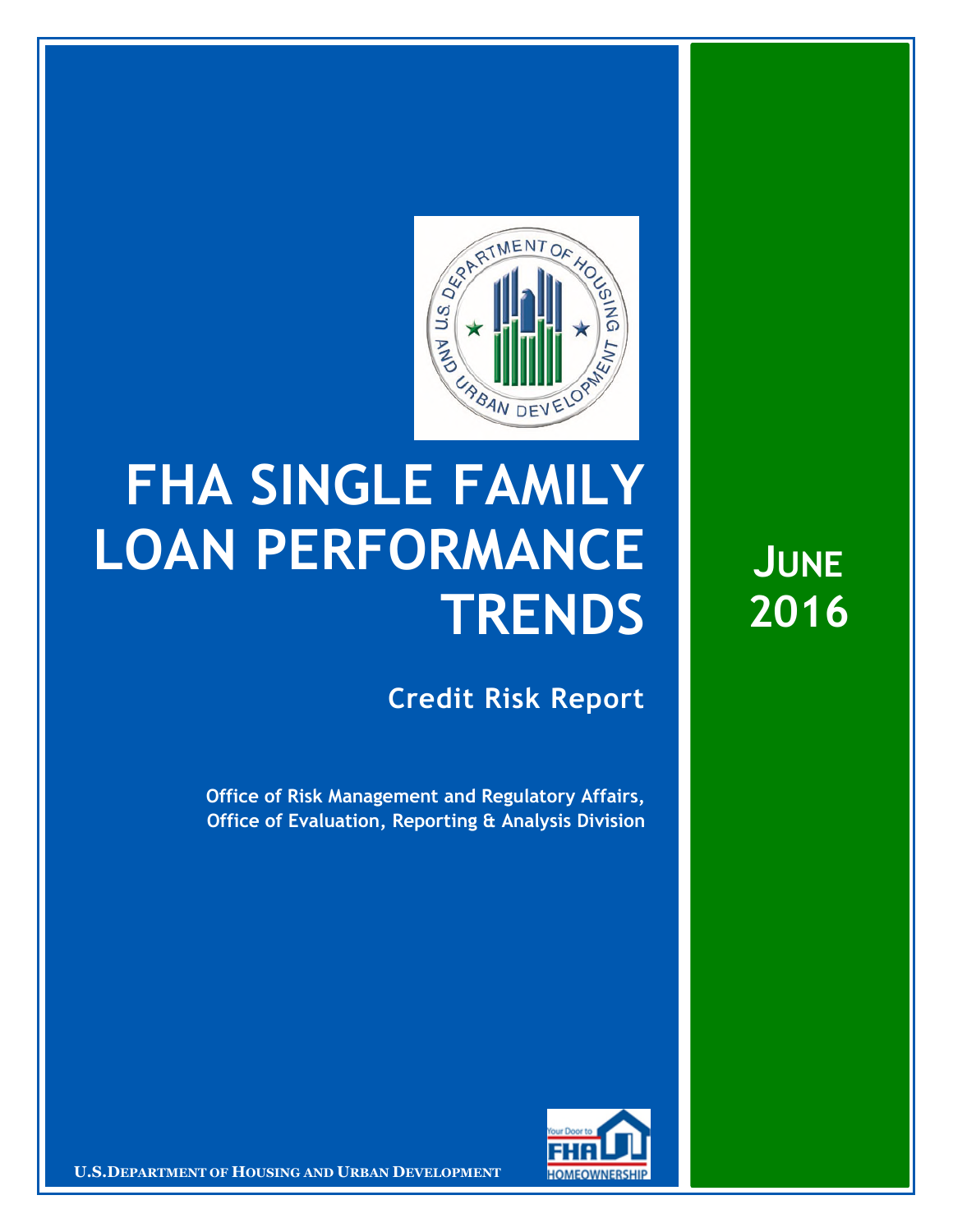## Table of Contents

## Table of Figures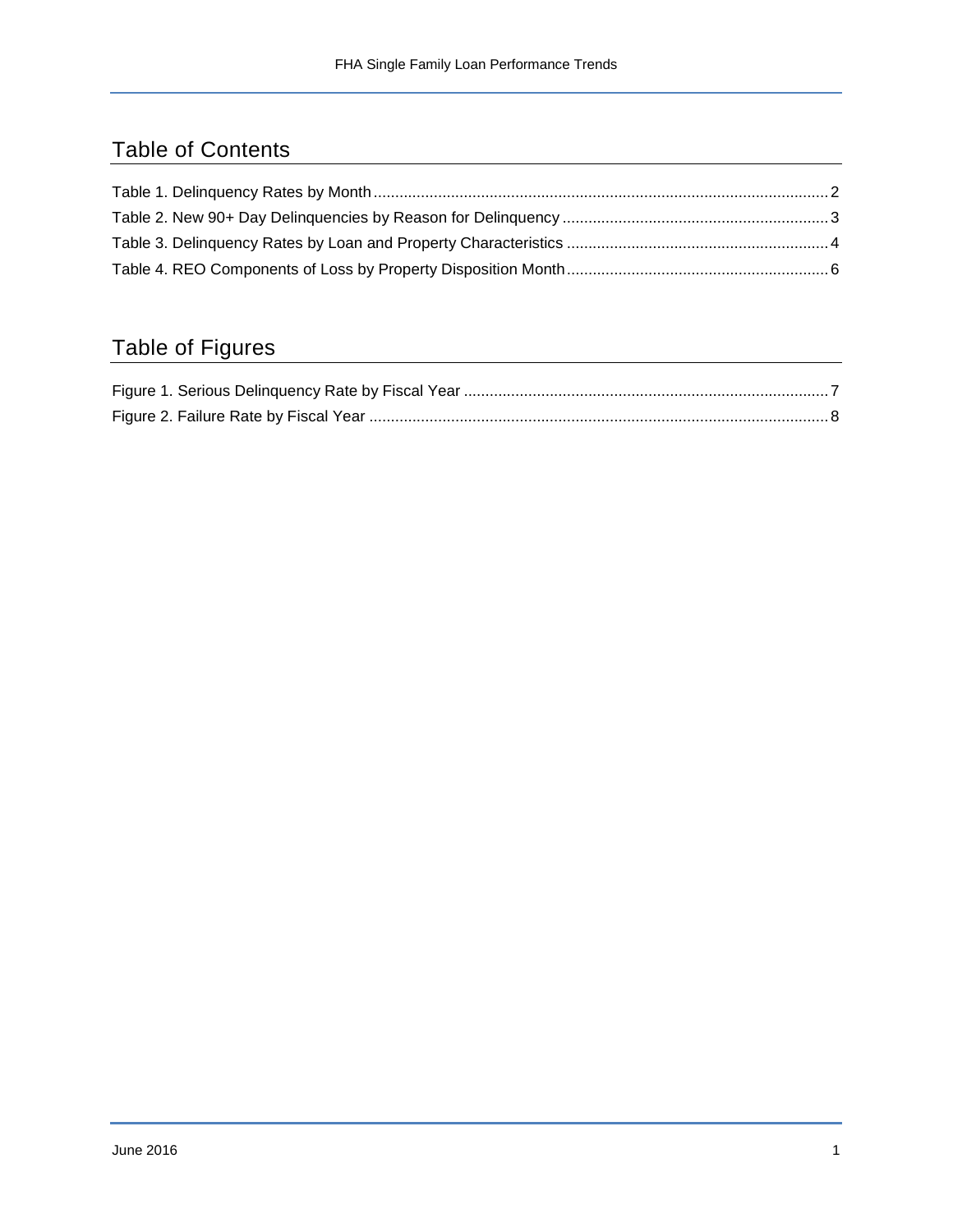<span id="page-2-0"></span>

|                                | Active<br>Insurance in |        | Delinquency Rates <sup>a</sup> (%) |        | Exceptions <sup>b</sup> (%) | Serious    |                       |  |  |  |
|--------------------------------|------------------------|--------|------------------------------------|--------|-----------------------------|------------|-----------------------|--|--|--|
|                                | Force                  |        |                                    |        | In.                         | In         | Delinquency           |  |  |  |
| Month                          | (EOM)                  | 30-day | 60-day                             | 90-day | Foreclosure                 | Bankruptcy | Rate <sup>c</sup> (%) |  |  |  |
| <b>Non-Seasonally Adjusted</b> |                        |        |                                    |        |                             |            |                       |  |  |  |
| Jun 2015                       | 7,677,944              | 4.37   | 1.51                               | 3.19   | 1.98                        | 0.95       | 6.12                  |  |  |  |
| Jul                            | 7,699,352              | 3.97   | 1.45                               | 3.02   | 1.85                        | 0.88       | 5.75                  |  |  |  |
| Aug                            | 7,723,992              | 4.58   | 1.60                               | 3.09   | 1.91                        | 0.91       | 5.91                  |  |  |  |
| Sep                            | 7,742,143              | 4.63   | 1.64                               | 3.07   | 1.87                        | 0.92       | 5.86                  |  |  |  |
| Oct                            | 7,765,800              | 4.66   | 1.64                               | 3.02   | 1.85                        | 0.92       | 5.79                  |  |  |  |
| Nov                            | 7,780,970              | 4.77   | 1.67                               | 3.07   | 1.84                        | 0.92       | 5.82                  |  |  |  |
| Dec                            | 7,779,458              | 4.70   | 1.68                               | 3.04   | 1.85                        | 0.90       | 5.79                  |  |  |  |
| Jan 2016                       | 7,797,476              | 5.10   | 1.78                               | 3.07   | 1.81                        | 0.91       | 5.80                  |  |  |  |
| Feb                            | 7,809,458              | 4.14   | 1.50                               | 2.88   | 1.78                        | 0.89       | 5.55                  |  |  |  |
| Mar                            | 7,809,260              | 3.72   | 1.32                               | 2.76   | 1.68                        | 0.87       | 5.31                  |  |  |  |
| Apr                            | 7,810,381              | 4.08   | 1.30                               | 2.60   | 1.67                        | 0.88       | 5.16                  |  |  |  |
| May                            | 7,813,695              | 4.21   | 1.37                               | 2.57   | 1.63                        | 0.87       | 5.07                  |  |  |  |
| Jun                            | 7,814,304              | 4.38   | 1.46                               | 2.50   | 1.62                        | 0.89       | 5.02                  |  |  |  |
|                                |                        |        | <b>Seasonally Adjusted</b>         |        |                             |            |                       |  |  |  |
| Jun 2015                       | 7,677,944              | 4.40   | 1.57                               | 3.43   | 2.03                        | 0.97       | 6.42                  |  |  |  |
| Jul                            | 7,699,352              | 4.18   | 1.47                               | 3.21   | 1.90                        | 0.89       | 6.00                  |  |  |  |
| Aug                            | 7,723,992              | 4.37   | 1.58                               | 3.24   | 2.00                        | 0.96       | 6.20                  |  |  |  |
| Sep                            | 7,742,143              | 4.31   | 1.52                               | 3.13   | 1.93                        | 0.93       | 6.00                  |  |  |  |
| Oct                            | 7,765,800              | 4.66   | 1.56                               | 3.01   | 1.88                        | 0.88       | 5.76                  |  |  |  |
| Nov                            | 7,780,970              | 4.50   | 1.55                               | 2.88   | 1.87                        | 0.88       | 5.62                  |  |  |  |
| Dec                            | 7,779,458              | 4.36   | 1.50                               | 2.78   | 1.85                        | 0.87       | 5.50                  |  |  |  |
| Jan 2016                       | 7,797,476              | 4.88   | 1.59                               | 2.74   | 1.79                        | 0.89       | 5.42                  |  |  |  |
| Feb                            | 7,809,458              | 4.45   | 1.62                               | 2.72   | 1.74                        | 0.88       | 5.34                  |  |  |  |
| Mar                            | 7,809,260              | 4.22   | 1.57                               | 2.82   | 1.61                        | 0.90       | 5.33                  |  |  |  |
| Apr                            | 7,810,381              | 4.35   | 1.47                               | 2.78   | 1.58                        | 0.90       | 5.26                  |  |  |  |
| May                            | 7,813,695              | 4.23   | 1.46                               | 2.76   | 1.59                        | 0.88       | 5.23                  |  |  |  |
| Jun                            | 7,814,304              | 4.42   | 1.52                               | 2.69   | 1.66                        | 0.91       | 5.26                  |  |  |  |

<span id="page-2-1"></span>

EOM = end of month.

<sup>a</sup>The 90-day category includes all loans that are at least 3 months delinquent excluding those loans in foreclosure or bankruptcy processing. Included in the delinquency counts are loans under active consideration for loss mitigation foreclosure avoidance.

<sup>b</sup> Exceptions are counted separately from delinquencies, regardless of the length of the delinquency period.

<sup>c</sup> Serious delinquency rates are the sum of 90-day delinquencies plus in-foreclosures and in-bankruptcies.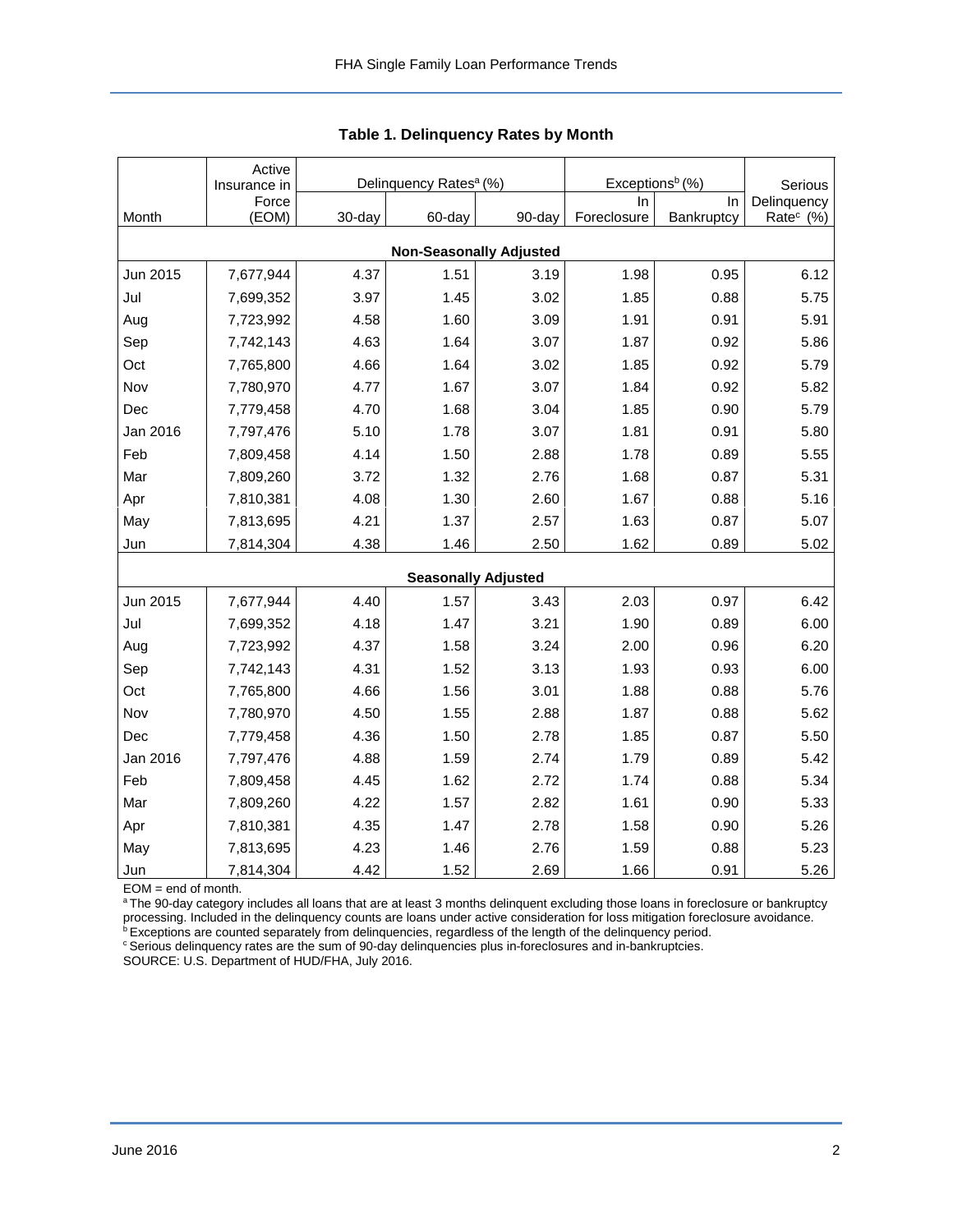<span id="page-3-0"></span>

|                                   |                              | Share by Reason for Delinquency (%) |            |                          |                                     |                                       |               |                    |  |  |  |
|-----------------------------------|------------------------------|-------------------------------------|------------|--------------------------|-------------------------------------|---------------------------------------|---------------|--------------------|--|--|--|
|                                   |                              |                                     |            |                          | Death or<br>Illness of<br>Principal |                                       |               |                    |  |  |  |
| <b>Fiscal Year</b><br>and Quarter | New 90+ Day<br>Delinquencies | Reduction<br>of Income              | Unemployed | Excessive<br>Obligations | <b>Borrower</b><br>or Family        | <b>Marital</b><br><b>Difficulties</b> | No<br>Contact | Other <sup>a</sup> |  |  |  |
| 2011 Q1                           | 133,712                      | 37.76                               | 9.79       | 16.45                    | 9.50                                | 4.54                                  | 12.71         | 9.24               |  |  |  |
| 2011 Q2                           | 117,915                      | 37.36                               | 10.43      | 16.12                    | 10.21                               | 4.44                                  | 11.74         | 9.70               |  |  |  |
| 2011 Q3                           | 99,259                       | 36.68                               | 10.60      | 16.56                    | 10.81                               | 4.77                                  | 10.44         | 10.13              |  |  |  |
| 2011 Q4                           | 133,834                      | 37.27                               | 10.49      | 17.63                    | 11.15                               | 4.73                                  | 8.91          | 9.83               |  |  |  |
| 2012 Q1                           | 158,096                      | 36.46                               | 9.73       | 19.21                    | 11.37                               | 4.44                                  | 8.85          | 9.95               |  |  |  |
| 2012 Q2                           | 114,763                      | 36.96                               | 10.28      | 17.67                    | 11.76                               | 4.70                                  | 8.00          | 10.62              |  |  |  |
| 2012 Q3                           | 101,470                      | 36.64                               | 10.10      | 17.52                    | 12.33                               | 4.86                                  | 7.57          | 10.99              |  |  |  |
| 2012 Q4                           | 125,201                      | 36.26                               | 9.93       | 18.13                    | 12.67                               | 4.53                                  | 7.35          | 11.13              |  |  |  |
| 2013 Q1                           | 124,360                      | 35.40                               | 9.74       | 18.36                    | 13.09                               | 4.59                                  | 7.19          | 11.63              |  |  |  |
| 2013 Q2                           | 104,166                      | 34.66                               | 9.76       | 17.73                    | 13.63                               | 4.29                                  | 7.22          | 12.72              |  |  |  |
| 2013 Q3                           | 86,810                       | 34.69                               | 9.41       | 17.80                    | 14.08                               | 4.31                                  | 7.28          | 12.43              |  |  |  |
| 2013 Q4                           | 105,091                      | 34.40                               | 9.72       | 18.48                    | 14.70                               | 4.24                                  | 7.55          | 10.92              |  |  |  |
| 2014 Q1                           | 112,099                      | 34.94                               | 9.57       | 20.65                    | 12.16                               | 4.11                                  | 7.91          | 10.66              |  |  |  |
| 2014 Q2                           | 93,187                       | 33.30                               | 9.74       | 19.89                    | 11.32                               | 3.57                                  | 10.60         | 11.57              |  |  |  |
| 2014 Q3                           | 80,882                       | 32.12                               | 9.41       | 20.36                    | 11.46                               | 3.66                                  | 11.09         | 11.88              |  |  |  |
| 2014 Q4                           | 101,853                      | 31.59                               | 9.10       | 21.41                    | 11.96                               | 3.69                                  | 10.75         | 11.51              |  |  |  |
| 2015 Q1                           | 106,665                      | 30.98                               | 8.63       | 22.20                    | 12.23                               | 3.76                                  | 10.96         | 11.24              |  |  |  |
| 2015 Q2                           | 82,868                       | 31.36                               | 9.07       | 21.74                    | 12.43                               | 3.84                                  | 10.23         | 11.34              |  |  |  |
| 2015 Q3                           | 71,869                       | 30.05                               | 8.36       | 21.50                    | 12.33                               | 3.72                                  | 12.10         | 11.94              |  |  |  |
| 2015 Q4                           | 88,268                       | 29.00                               | 8.18       | 22.60                    | 12.18                               | 3.46                                  | 11.13         | 13.45              |  |  |  |
| 2016 Q1                           | 92,612                       | 28.04                               | 7.84       | 22.44                    | 11.81                               | 3.43                                  | 11.37         | 15.07              |  |  |  |
| 2016 Q2                           | 78,982                       | 27.52                               | 8.29       | 21.98                    | 12.37                               | 3.58                                  | 11.70         | 14.55              |  |  |  |
| 2016 Q3                           | 66,500                       | 26.61                               | 8.61       | 22.48                    | 12.71                               | 3.57                                  | 12.03         | 13.98              |  |  |  |

<span id="page-3-1"></span>**Table 2. New 90+ Day Delinquencies by Reason for Delinquency** 

a Includes abandonment of property, distant employment transfer, neighborhood problems, property problems, inability to sell or rent property, military service, business failure, casualty loss, energy-environment cost, servicing problems, payment adjustment, payment dispute, and transfer of ownership pending fraud and incarceration. SOURCE: U.S. Department of HUD/FHA, July 2016.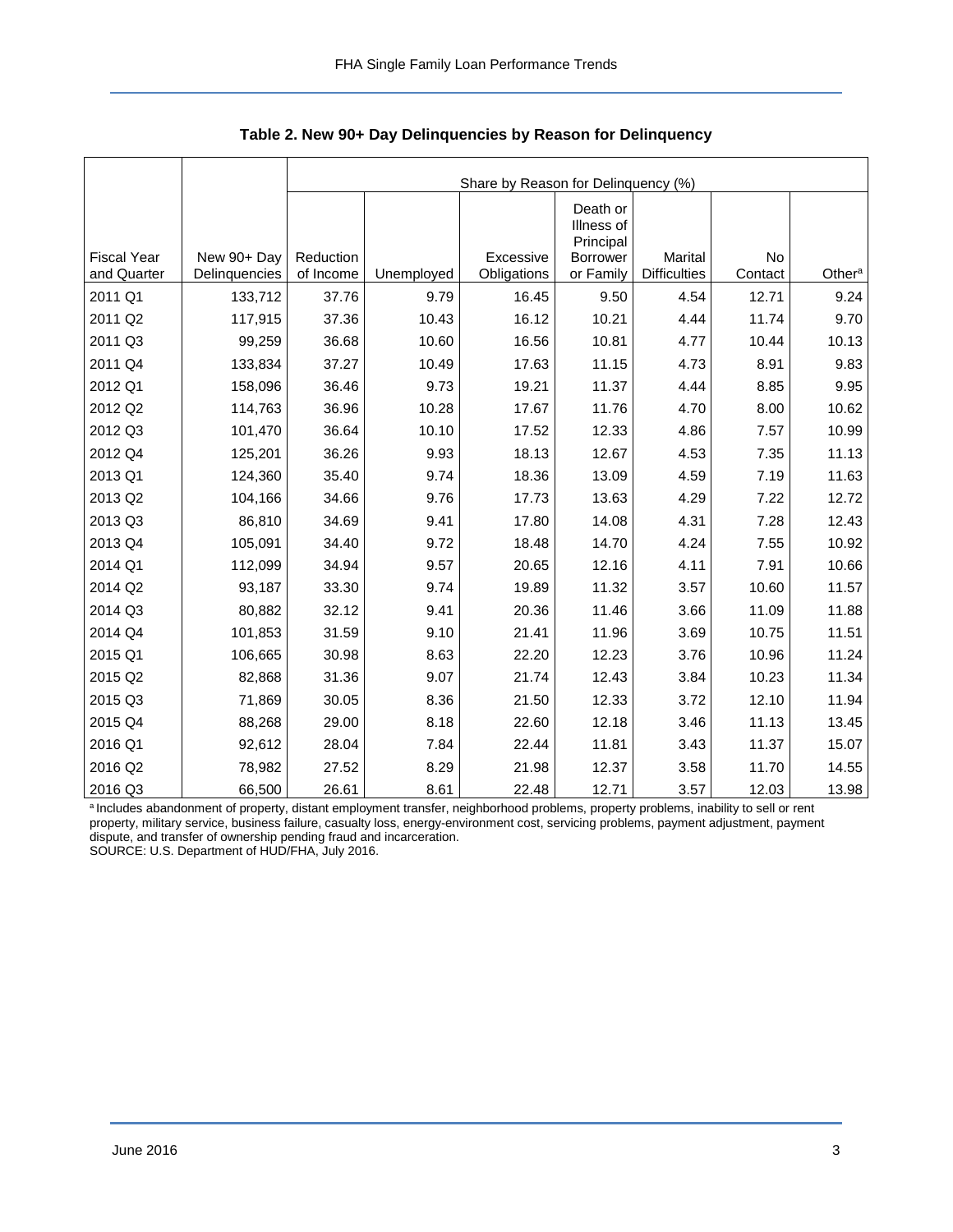<span id="page-4-0"></span>

|                                    |                     | Rates of Active Loan Counts (%)<br>Serious |        |        |            |             |            |                   |  |  |  |
|------------------------------------|---------------------|--------------------------------------------|--------|--------|------------|-------------|------------|-------------------|--|--|--|
|                                    | <b>IIF</b>          | All Past                                   |        |        |            | In          | In         | Delinquency       |  |  |  |
|                                    | Shares <sup>a</sup> | Due <sup>b</sup>                           | 30-Day | 60-Day | $90 + Day$ | Foreclosure | Bankruptcy | Rate <sup>c</sup> |  |  |  |
| <b>Loan Purpose</b>                |                     |                                            |        |        |            |             |            |                   |  |  |  |
| All Active Loans                   | 7,814,304           | 10.86                                      | 4.38   | 1.46   | 2.50       | 1.62        | 0.89       | 5.02              |  |  |  |
| Purchase                           | 65.51               | 11.58                                      | 4.79   | 1.64   | 2.67       | 1.57        | 0.91       | 5.15              |  |  |  |
| Refinance                          | 34.49               | 9.50                                       | 3.61   | 1.11   | 2.19       | 1.72        | 0.86       | 4.77              |  |  |  |
| <b>Refinance</b>                   |                     |                                            |        |        |            |             |            |                   |  |  |  |
| Refinance Loans                    | 2,695,130           | 9.50                                       | 3.61   | 1.11   | 2.19       | 1.72        | 0.86       | 4.77              |  |  |  |
| Conventional                       | 33.44               | 12.20                                      | 4.36   | 1.37   | 2.88       | 2.46        | 1.13       | 6.47              |  |  |  |
| No Cash Out                        | 22.61               | 11.43                                      | 4.16   | 1.30   | 2.69       | 2.21        | 1.07       | 5.97              |  |  |  |
| Cash Out                           | 10.83               | 13.79                                      | 4.78   | 1.50   | 3.28       | 2.98        | 1.25       | 7.51              |  |  |  |
| <b>FHA</b>                         | 9.01                | 7.81                                       | 3.20   | 0.92   | 1.71       | 1.26        | 0.71       | 3.68              |  |  |  |
| No Cash Out                        | 6.06                | 7.02                                       | 2.95   | 0.83   | 1.53       | 1.05        | 0.66       | 3.25              |  |  |  |
| Cash Out                           | 2.96                | 9.41                                       | 3.73   | 1.11   | 2.08       | 1.68        | 0.82       | 4.57              |  |  |  |
| Streamline                         | 57.54               | 8.19                                       | 3.24   | 0.99   | 1.86       | 1.37        | 0.73       | 3.96              |  |  |  |
| Credit Score Ranged                |                     |                                            |        |        |            |             |            |                   |  |  |  |
| Loans with Credit Scores 5,652,584 |                     | 10.40                                      | 4.24   | 1.40   | 2.44       | 1.49        | 0.82       | 4.75              |  |  |  |
| < 500                              | 0.17                | 35.30                                      | 9.57   | 4.17   | 10.76      | 6.91        | 3.89       | 21.57             |  |  |  |
| 500-579                            | 2.50                | 35.14                                      | 11.42  | 4.50   | 9.46       | 6.18        | 3.59       | 19.22             |  |  |  |
| 580-619                            | 6.91                | 25.30                                      | 9.30   | 3.43   | 6.26       | 4.08        | 2.25       | 12.58             |  |  |  |
| 620-659                            | 28.81               | 14.91                                      | 6.36   | 2.10   | 3.45       | 1.84        | 1.16       | 6.45              |  |  |  |
| 660-719                            | 38.74               | 7.09                                       | 3.08   | 0.93   | 1.58       | 1.00        | 0.49       | 3.07              |  |  |  |
| 720-850                            | 22.87               | 2.93                                       | 1.19   | 0.34   | 0.65       | 0.54        | 0.20       | 1.40              |  |  |  |
| <b>Fiscal Year Cohort</b>          |                     |                                            |        |        |            |             |            |                   |  |  |  |
| <b>All Cohorts</b>                 | 7,814,304           | 10.86                                      | 4.38   | 1.46   | 2.50       | 1.62        | 0.89       | 5.02              |  |  |  |
| pre-2004                           | 9.99                | 16.93                                      | 6.81   | 2.44   | 3.62       | 2.56        | 1.50       | 7.68              |  |  |  |
| 2004                               | 2.54                | 18.29                                      | 7.19   | 2.52   | 3.88       | 3.02        | 1.68       | 8.58              |  |  |  |
| 2005                               | 1.82                | 21.02                                      | 7.82   | 2.87   | 4.72       | 3.68        | 1.94       | 10.33             |  |  |  |
| 2006                               | 1.45                | 24.87                                      | 8.39   | 3.21   | 6.02       | 4.90        | 2.35       | 13.27             |  |  |  |
| 2007                               | 1.41                | 29.32                                      | 9.03   | 3.46   | 7.63       | 6.36        | 2.84       | 16.83             |  |  |  |
| 2008                               | 3.41                | 29.51                                      | 8.92   | 3.39   | 7.90       | 6.45        | 2.85       | 17.20             |  |  |  |
| 2009                               | 7.75                | 18.64                                      | 6.34   | 2.30   | 4.61       | 3.64        | 1.76       | 10.01             |  |  |  |
| 2010                               | 10.04               | 12.41                                      | 4.81   | 1.62   | 2.97       | 1.91        | 1.10       | 5.98              |  |  |  |
| 2011                               | 8.05                | 9.90                                       | 4.05   | 1.35   | 2.31       | 1.34        | 0.86       | 4.50              |  |  |  |
| 2012                               | 9.66                | 7.97                                       | 3.48   | 1.09   | 1.80       | 0.93        | 0.67       | 3.39              |  |  |  |
| 2013                               | 13.03               | 6.33                                       | 2.89   | 0.89   | 1.41       | 0.68        | 0.45       | 2.54              |  |  |  |
| 2014                               | 6.82                | 8.97                                       | 4.22   | 1.27   | 2.20       | 0.80        | 0.48       | 3.48              |  |  |  |
| 2015                               | 12.68               | 5.17                                       | 2.95   | 0.82   | 1.02       | 0.23        | 0.15       | 1.40              |  |  |  |
| 2016                               | 11.35               | 1.72                                       | 1.32   | 0.23   | 0.14       | 0.01        | 0.02       | 0.16              |  |  |  |

## <span id="page-4-1"></span>**Table 3. Delinquency Rates by Loan and Property Characteristics**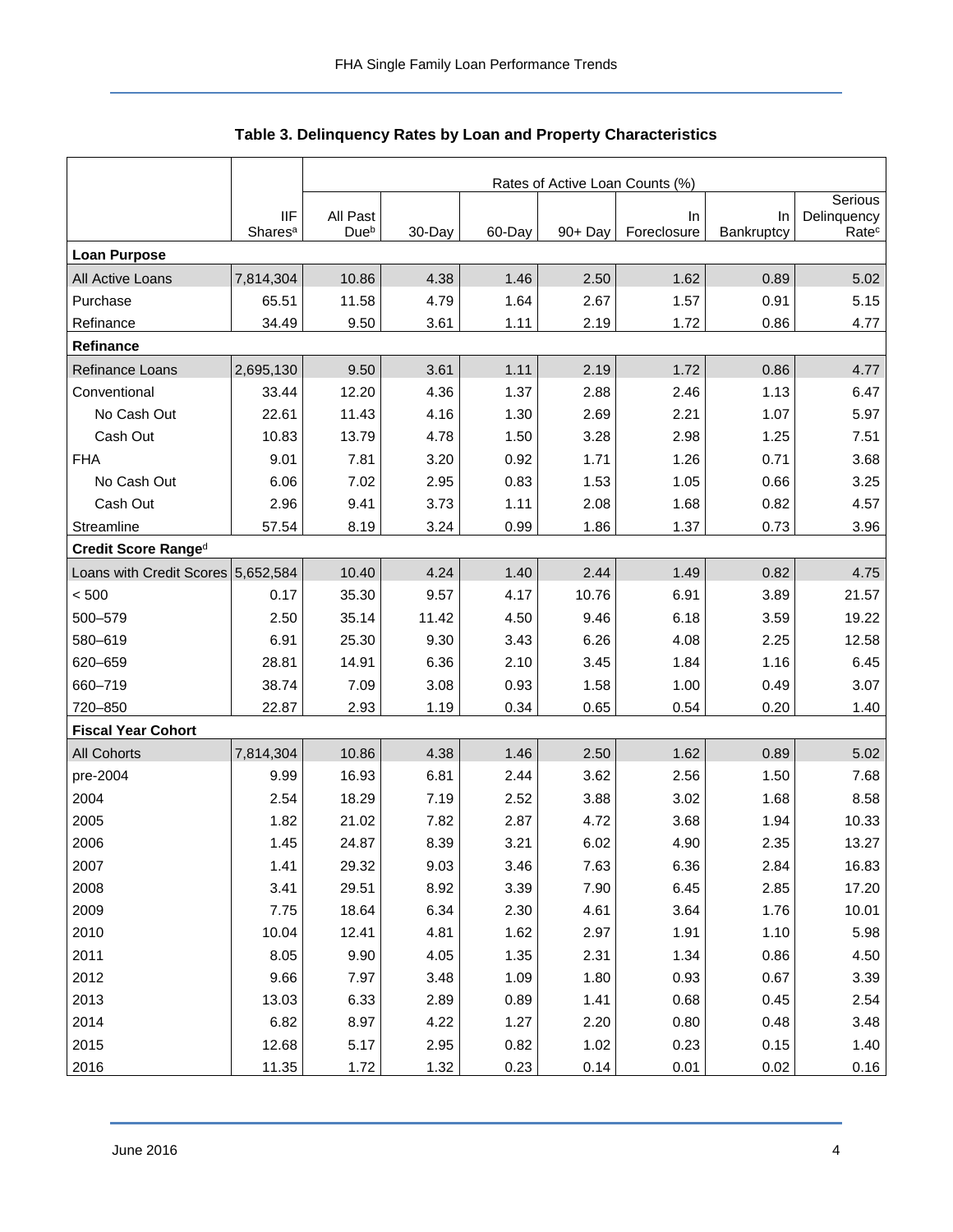|                                                    |                     | Rates of Active Loan Counts (%) |         |        |            |             |            |                   |  |  |  |  |
|----------------------------------------------------|---------------------|---------------------------------|---------|--------|------------|-------------|------------|-------------------|--|--|--|--|
|                                                    |                     |                                 | Serious |        |            |             |            |                   |  |  |  |  |
|                                                    | <b>IIF</b>          | All Past                        |         |        |            | In.         | <b>In</b>  | Delinquency       |  |  |  |  |
|                                                    | Shares <sup>a</sup> | Due <sup>b</sup>                | 30-Day  | 60-Day | $90 + Day$ | Foreclosure | Bankruptcy | Rate <sup>c</sup> |  |  |  |  |
| Loan Amount at Origination (\$ thousands)          |                     |                                 |         |        |            |             |            |                   |  |  |  |  |
| All Loan Amounts                                   | 7,814,304           | 10.86                           | 4.38    | 1.46   | 2.50       | 1.62        | 0.89       | 5.02              |  |  |  |  |
| < 50                                               | 3.74                | 13.14                           | 5.47    | 1.82   | 2.61       | 2.22        | 1.02       | 5.85              |  |  |  |  |
| $50 - 99$                                          | 25.11               | 12.62                           | 5.20    | 1.75   | 2.59       | 1.99        | 1.09       | 5.67              |  |  |  |  |
| 100-149                                            | 29.14               | 11.20                           | 4.58    | 1.52   | 2.55       | 1.54        | 1.00       | 5.09              |  |  |  |  |
| 150-199                                            | 19.34               | 9.90                            | 4.00    | 1.32   | 2.41       | 1.38        | 0.80       | 4.59              |  |  |  |  |
| 200-249                                            | 10.50               | 9.06                            | 3.58    | 1.16   | 2.31       | 1.37        | 0.65       | 4.32              |  |  |  |  |
| 250-399                                            | 10.11               | 9.03                            | 3.31    | 1.10   | 2.53       | 1.51        | 0.57       | 4.62              |  |  |  |  |
| 400-499                                            | 1.27                | 8.07                            | 2.78    | 0.90   | 2.50       | 1.46        | 0.43       | 4.39              |  |  |  |  |
| >499                                               | 0.80                | 6.77                            | 2.30    | 0.70   | 2.18       | 1.28        | 0.31       | 3.77              |  |  |  |  |
| <b>Property Type</b>                               |                     |                                 |         |        |            |             |            |                   |  |  |  |  |
| All Property Types                                 | 7,814,304           | 10.86                           | 4.38    | 1.46   | 2.50       | 1.62        | 0.89       | 5.02              |  |  |  |  |
| Detached                                           | 86.53               | 10.74                           | 4.43    | 1.47   | 2.45       | 1.49        | 0.90       | 4.83              |  |  |  |  |
| Manufactured Housing                               | 3.11                | 15.41                           | 5.47    | 1.76   | 3.33       | 3.54        | 1.32       | 8.18              |  |  |  |  |
| 2-4 Units                                          | 1.94                | 11.79                           | 3.27    | 1.14   | 3.10       | 3.65        | 0.63       | 7.38              |  |  |  |  |
| Condo                                              | 3.77                | 8.15                            | 2.80    | 0.94   | 2.02       | 1.76        | 0.63       | 4.41              |  |  |  |  |
| Townhouse                                          | 4.64                | 11.95                           | 4.48    | 1.62   | 3.12       | 1.94        | 0.80       | 5.86              |  |  |  |  |
| <b>Purchase Loan Type</b>                          |                     |                                 |         |        |            |             |            |                   |  |  |  |  |
| All Purchase Loans                                 | 5,116,449           | 11.58                           | 4.79    | 1.64   | 2.67       | 1.57        | 0.91       | 5.15              |  |  |  |  |
| Repeat                                             | 19.66               | 9.31                            | 3.96    | 1.27   | 2.03       | 1.30        | 0.76       | 4.09              |  |  |  |  |
| First-time                                         | 80.34               | 12.13                           | 4.99    | 1.73   | 2.83       | 1.64        | 0.94       | 5.41              |  |  |  |  |
| <b>Seller-Funded Down Payment Assistance (DPA)</b> |                     |                                 |         |        |            |             |            |                   |  |  |  |  |
| All Sources of Funds                               | 7,814,304           | 10.86                           | 4.38    | 1.46   | 2.50       | 1.62        | 0.89       | 5.02              |  |  |  |  |
| Non-DPA                                            | 97.07               | 10.39                           | 4.25    | 1.40   | 2.38       | 1.54        | 0.83       | 4.75              |  |  |  |  |
| <b>DPA</b>                                         | 2.93                | 26.44                           | 8.85    | 3.50   | 6.64       | 4.52        | 2.93       | 14.10             |  |  |  |  |

**Table 3. Delinquency Rates by Loan and Property Characteristics** 

IIF = insurance in force.

a For each subpanel, the loan shares sum to 100. However, in some of the subpanels, the total loans in the analysis do not sum to 100 of IIF. For example, the IIF shares for refinance loans sum to 100 of refinance loans. Streamline refinance loans are not included in the Credit Score Range analysis; the IIF shares in that panel, add to 100 of fully-underwritten loans.

<sup>b</sup> Includes all loans 30 or more days past due, including those in bankruptcy or foreclosure.

 $\degree$  Includes all loans 90 days past due plus all in-bankruptcy and in-foreclosure cases.

<sup>d</sup> Credit score reporting began in May 2004 but was not mandatory until July 2008. Streamline refinance loans do not require credit score reporting.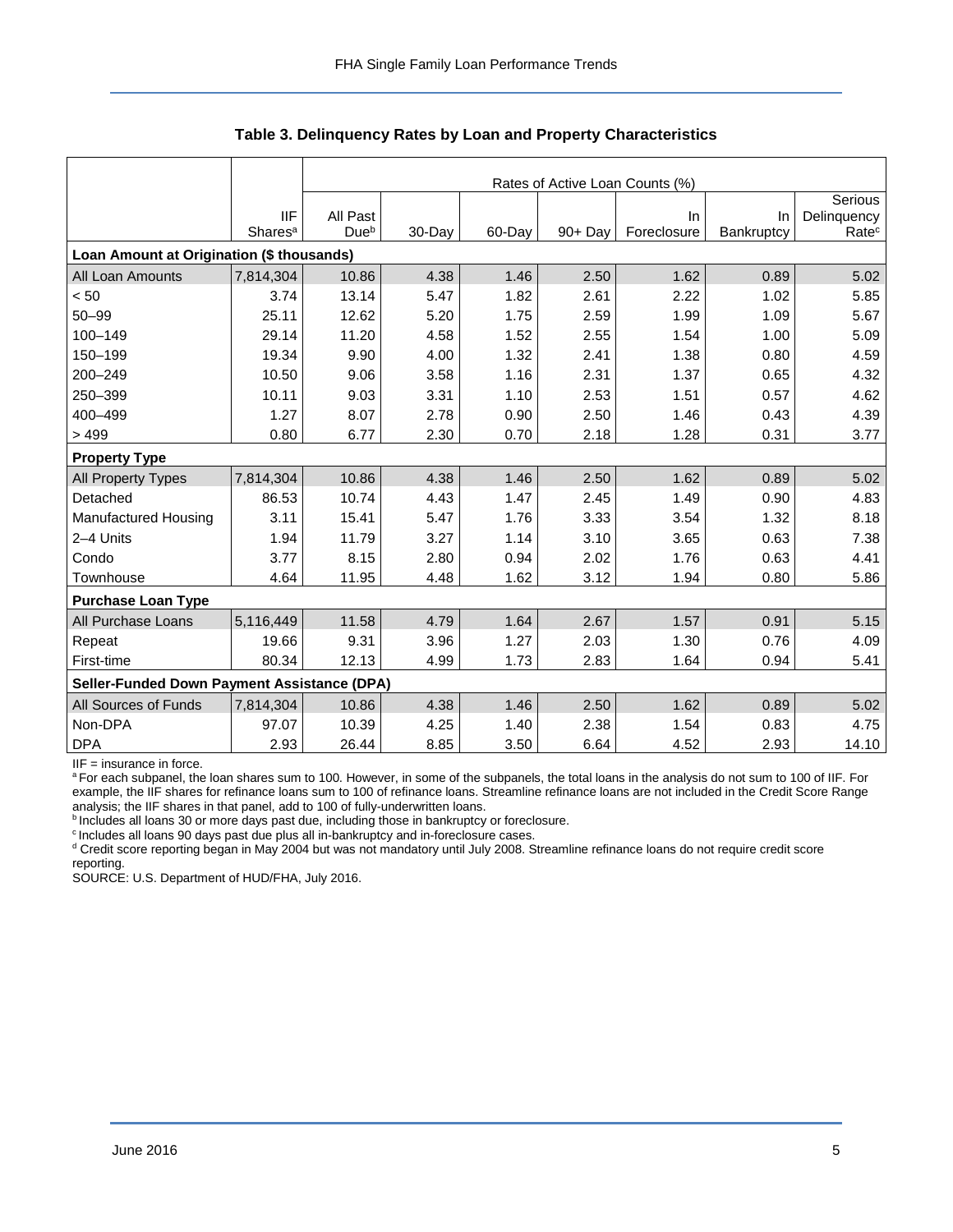<span id="page-6-0"></span>

|                                                         | 2016    |         |         |         | 2015    |                               |         |         |         |         |         |         |         |
|---------------------------------------------------------|---------|---------|---------|---------|---------|-------------------------------|---------|---------|---------|---------|---------|---------|---------|
| <b>Disposition Month</b>                                | May     | Apr     | Mar     | Feb     | Jan     | Dec                           | Nov     | Oct     | Sep !   | Aug     | Jul     | Jun     | May     |
| Loss Components as Percentage of Defaulted Loan Balance |         |         |         |         |         |                               |         |         |         |         |         |         |         |
| Claim Expenses <sup>a</sup>                             | 13.05   | 13.45   | 14.01   | 13.88   | 13.74   | 13.58                         | 14.00   | 14.40   | 13.78   | 13.98   | 13.77   | 13.58   | 14.03   |
| Holding Costs <sup>b</sup>                              | 5.64    | 5.71    | 5.76    | 5.82    | 5.92    | 6.06                          | 6.00    | 6.01    | 5.97    | 6.01    | 5.96    | 5.90    | 5.86    |
| Loss on Collateral <sup>c</sup>                         | 30.94   | 32.30   | 34.53   | 34.52   | 34.62   | 34.85                         | 35.38   | 33.99   | 34.40   | 32.79   | 32.49   | 32.35   | 33.03   |
| Sales Expense                                           | 4.47    | 4.36    | 4.38    | 4.40    | 4.33    | 4.29                          | 4.29    | 4.37    | 4.32    | 4.36    | 4.39    | 4.50    | 4.39    |
| Program Discounts <sup>d</sup>                          | 0.15    | 0.10    | 0.16    | 0.21    | 0.15    | 0.15                          | 0.19    | 0.19    | 0.16    | 0.11    | 0.18    | 0.35    | 0.25    |
| Net Loss Rate <sup>e</sup>                              | 51.82   | 53.59   | 57.48   | 57.98   | 57.36   | 57.21                         | 58.17   | 57.32   | 57.30   | 56.24   | 55.92   | 55.93   | 56.91   |
|                                                         |         |         |         |         |         | Average Amount (\$)           |         |         |         |         |         |         |         |
| <b>Average Dollar Loss</b>                              | 58,403  | 59,912  | 66.345  | 68,137  | 67,774  | 67,607                        | 69,314  | 68,363  | 68,954  | 66.631  | 66,905  | 67,120  | 68,223  |
| Average Unpaid Balance                                  | 112,706 | 111,804 | 115,424 | 117,536 | 118,147 | 118,179                       | 119,148 | 119,269 | 120,330 | 118,485 | 119,646 | 120,007 | 119,887 |
|                                                         |         |         |         |         |         | <b>Occurrence Count</b>       |         |         |         |         |         |         |         |
| <b>Number of Dispositions</b>                           | 3,945   | 4,667   | 4,773   | 4,669   | 4,731   | 5,681                         | 4,911   | 5,893   | 5,437   | 5,418   | 6,038   | 5,565   | 5,136   |
| Number of Discounts                                     | 20      | 18      | 21      | 29      | 26      | 31                            | 33      | 42      | 33      | 24      | 38      | 56      | 48      |
| <b>Stage</b>                                            |         |         |         |         |         | <b>Average Time in Months</b> |         |         |         |         |         |         |         |
| Delinquencyf                                            | 12.8    | 12.7    | 12.9    | 12.9    | 13.3    | 12.5                          | 12.6    | 12.4    | 12.2    | 12.2    | 11.9    | 11.7    | 11.8    |
| Foreclosure <sup>g</sup>                                | 11.9    | 11.7    | 12.2    | 12.2    | 11.8    | 12.1                          | 12.0    | 11.8    | 11.3    | 10.9    | 11.1    | 11.0    | 10.7    |
| Deed Transfer <sup>h</sup>                              | 11.7    | 11.4    | 11.7    | 11.5    | 11.2    | 11.3                          | 11.0    | 11.2    | 10.4    | 10.4    | 10.3    | 10.1    | 10.1    |
| <b>REO</b>                                              | 4.0     | 4.0     | 4.2     | 4.3     | 4.3     | 4.2                           | 4.2     | 4.1     | 4.1     | 3.9     | 3.8     | 3.7     | 3.7     |
| <b>All Stages</b>                                       | 40.3    | 39.7    | 40.9    | 40.9    | 40.6    | 40.1                          | 39.7    | 39.5    | 38.0    | 37.4    | 37.1    | 36.5    | 36.5    |

<span id="page-6-1"></span>**Table 4. REO Components of Loss by Property Disposition Month** 

<sup>a</sup> Includes interest on principal.

<sup>b</sup> Management, maintenance, repairs, administration, and security, net of rent and other income.

<sup>c</sup> Value when foreclosed (UPB) minus value received in REO; does not include Streamline refinances.

<sup>d</sup> Rate over all dispositions; effect is greater in the cases where a discount actually is given.

e Profit (loss) divided by Unpaid Principal Balance (UPB). The listed cost categories are not exhaustive, and they will not sum to the loss rate.

f First missed payment to date foreclosure initiated.

<sup>g</sup> Initiation of foreclosure proceedings to auction date.

h Auction date to HUD acquisition date.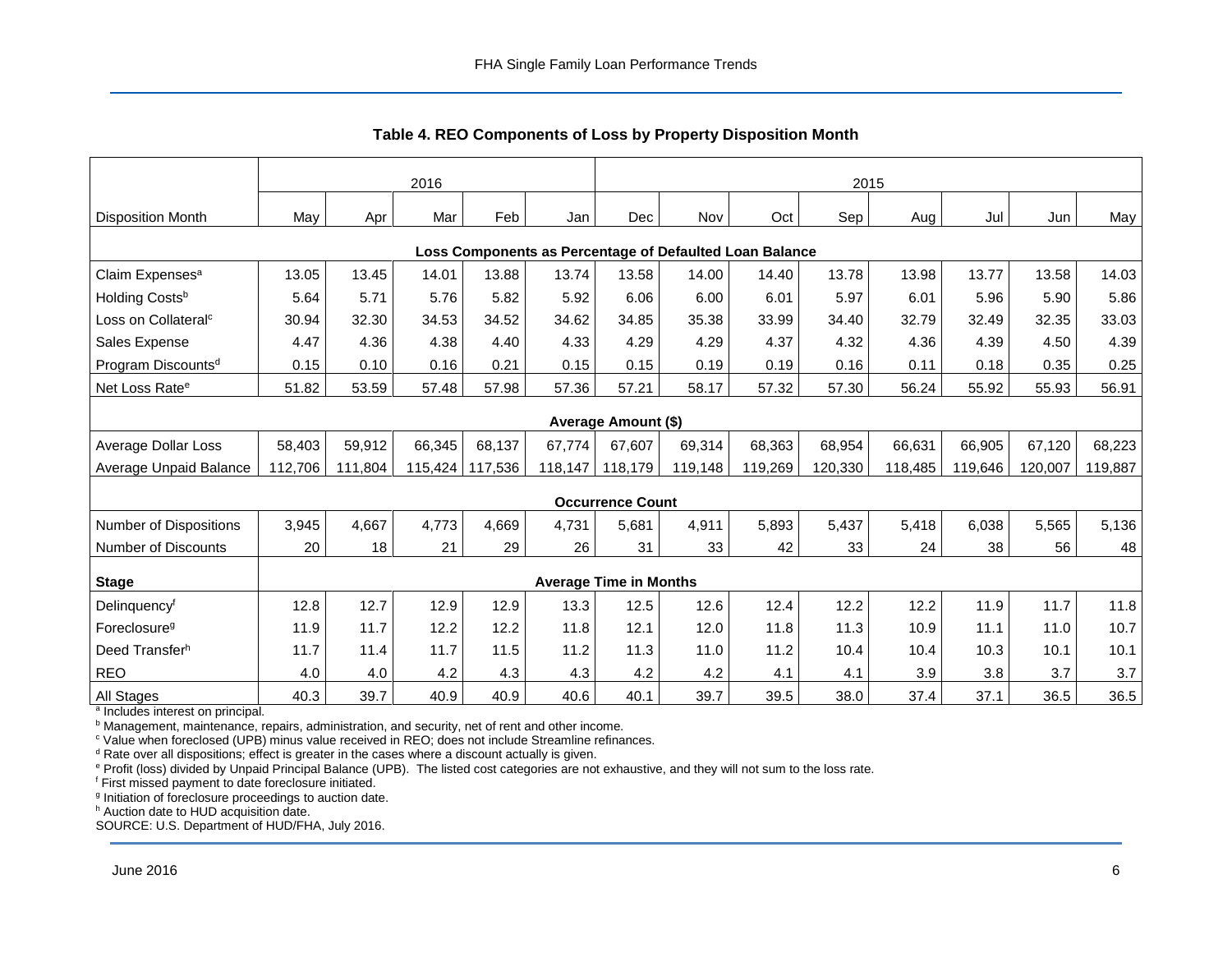<span id="page-7-0"></span>

<span id="page-7-1"></span>**Figure 1. Serious Delinquency Rate by Fiscal Year** 

NOTE: The FY 2009 cohort is separated into two parts, representing loan originations from October through March in 2009-1 and loan originations from April through September in 2009-2. The last six months of the origination period have been removed to ensure seasoning of loans.